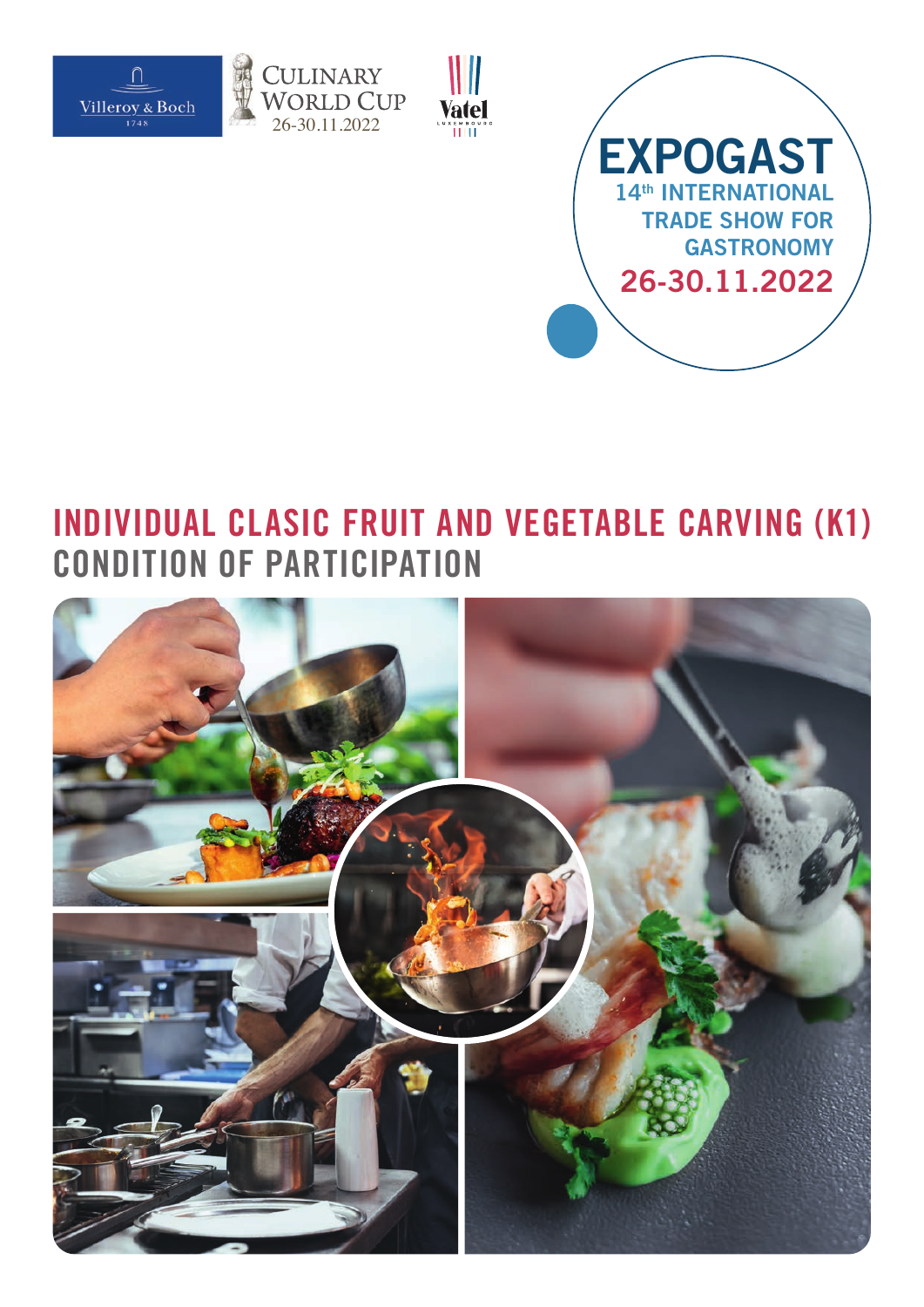

26-30.11.2022



# **INDIVIDUAL CLASSIC FRUIT AND VEGETABLE CARVING (K1) CONDITION OF PARTICIPATION**

Organiser and responsible supervisor of the international culinary exhibition EXPOGAST 2022 Villeroy & Boch - Culinary World Cup: Vatel Luxembourg, Association of professional chefs of the Grand Duchy of Luxembourg, Amitié Gastronomique Francois Vatel.

For all information concerning the competition in relation to EXPOGAST 2022 Villeroy & Boch - Culinary World Cup please check our website **www.vatel.lu** or contact us by email: **cwc@pt.lu**













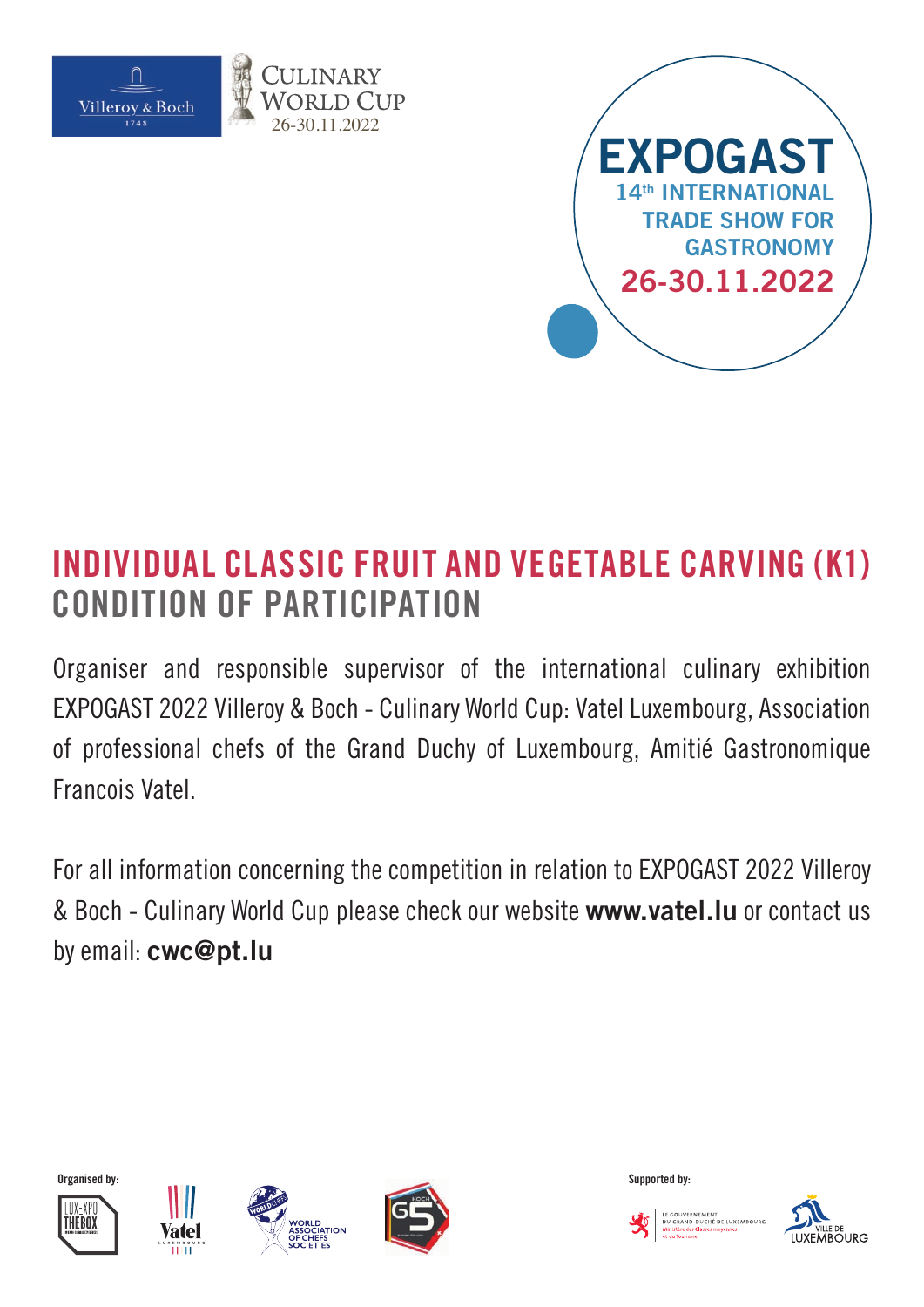

| <b>Duration</b>                                               | The Expogast 2022 - Villeroy&Boch Culinary World Cup takes place from Saturday 26 <sup>th</sup> of November to Wednesday<br>30 <sup>th</sup> of November 2022 at Luxexpo The Box, Luxembourg-Kirchberg.                                                                                                                                                                                                                                                                                                                                                                                                                                                                                                                                                                                                 |  |
|---------------------------------------------------------------|---------------------------------------------------------------------------------------------------------------------------------------------------------------------------------------------------------------------------------------------------------------------------------------------------------------------------------------------------------------------------------------------------------------------------------------------------------------------------------------------------------------------------------------------------------------------------------------------------------------------------------------------------------------------------------------------------------------------------------------------------------------------------------------------------------|--|
| <b>Opening hours</b>                                          | The exhibition is open daily:<br>For the participants from 5.00 am to 9.30 pm<br>For visitors from 11.00 am to 9.00 pm                                                                                                                                                                                                                                                                                                                                                                                                                                                                                                                                                                                                                                                                                  |  |
| <b>Opening Ceremony</b>                                       | The national teams are going to be officially introduced during the opening ceremony which takes place on Friday<br>the 25 <sup>th</sup> November 2022 at 5.00 pm at Luxexpo The Box, Luxembourg-Kirchberg.                                                                                                                                                                                                                                                                                                                                                                                                                                                                                                                                                                                             |  |
| <b>Closing Ceremony</b>                                       | The award ceremony and the announcement of the Expogast 2022 - Culinary World Cup winners will take place on<br>Thursday the 1st December 2022 at 2:00 pm at Luxexpo The Box, Luxembourg-Kirchberg.                                                                                                                                                                                                                                                                                                                                                                                                                                                                                                                                                                                                     |  |
| <b>Daily Ceremony</b>                                         | The daily ceremony with the announcement of the medals and diplomas of the day (cold exhibition) takes place on<br>each competition day at 5.00 pm. (For organization al matters, changes might be possible)                                                                                                                                                                                                                                                                                                                                                                                                                                                                                                                                                                                            |  |
| <b>Registration</b>                                           | Online registration must be done via www.vatel.lu.<br>For further information or questions in relation to the online registration, contact us by email: cwc@pt.lu.                                                                                                                                                                                                                                                                                                                                                                                                                                                                                                                                                                                                                                      |  |
| <b>Registration ends on</b><br>1 <sup>st</sup> of August 2022 | The final and complete registration with the nominal announcement of the competitors name must be made until<br>the 1st August 2022.<br>The competitor will be asked to pay a participation fee of 75 Euro.<br>The payment of the registration fee must be done via online payment during the registration process<br>(VISA, MASTERCARD). The competitor can only participate if the 75 Euro have been received.<br>Transfer costs are at the expense of the competitor.<br>The registration fee includes 2 entry tickets to the exhibition.<br>All the required documents such as entry tickets will be handed out at the VATEL office Entrée Nord at Luxexpo The<br>Box, Luxembourg-Kirchberg up on Thursday the 24 <sup>th</sup> November 2022 from 10.00 am onwards, if all fees have been<br>paid. |  |
| <b>Registration modifications</b>                             | Once the registration is complete, the competitor will be sent an e-mail including its login and password informa-<br>tion in in case the competitor might modify its registration (free of charge) before October 1 <sup>st</sup> 2022.<br>Passed that date, the request for further changes can only to be processed by mail cwc@pt.lu or during the<br>competition at the jury administration office. Any changes will be charged at 50 Euro each. This payment must be<br>done at the registration desk upon arrival or for later changes at the jury administration office                                                                                                                                                                                                                         |  |
| <b>Customs</b>                                                | Generally, there should be no problem with the import of goods in limited quantities into Luxembourg.<br>From overseas the regulations must be respected. Each participant receives - upon request - a participation card,<br>which has to be shown at customs upon request. Each imported good underlies the health and hygienic food<br>regulations as defined by the EU.                                                                                                                                                                                                                                                                                                                                                                                                                             |  |
| <b>Goods and raw</b><br><b>materials</b>                      | All goods and raw materials required for the preparation of the exhibits are available at the best quality in<br>Luxembourg. As an order in advance is necessary, the participants can receive a list of special shops upon request.<br>The competitor must procure all products by her-/himself.                                                                                                                                                                                                                                                                                                                                                                                                                                                                                                       |  |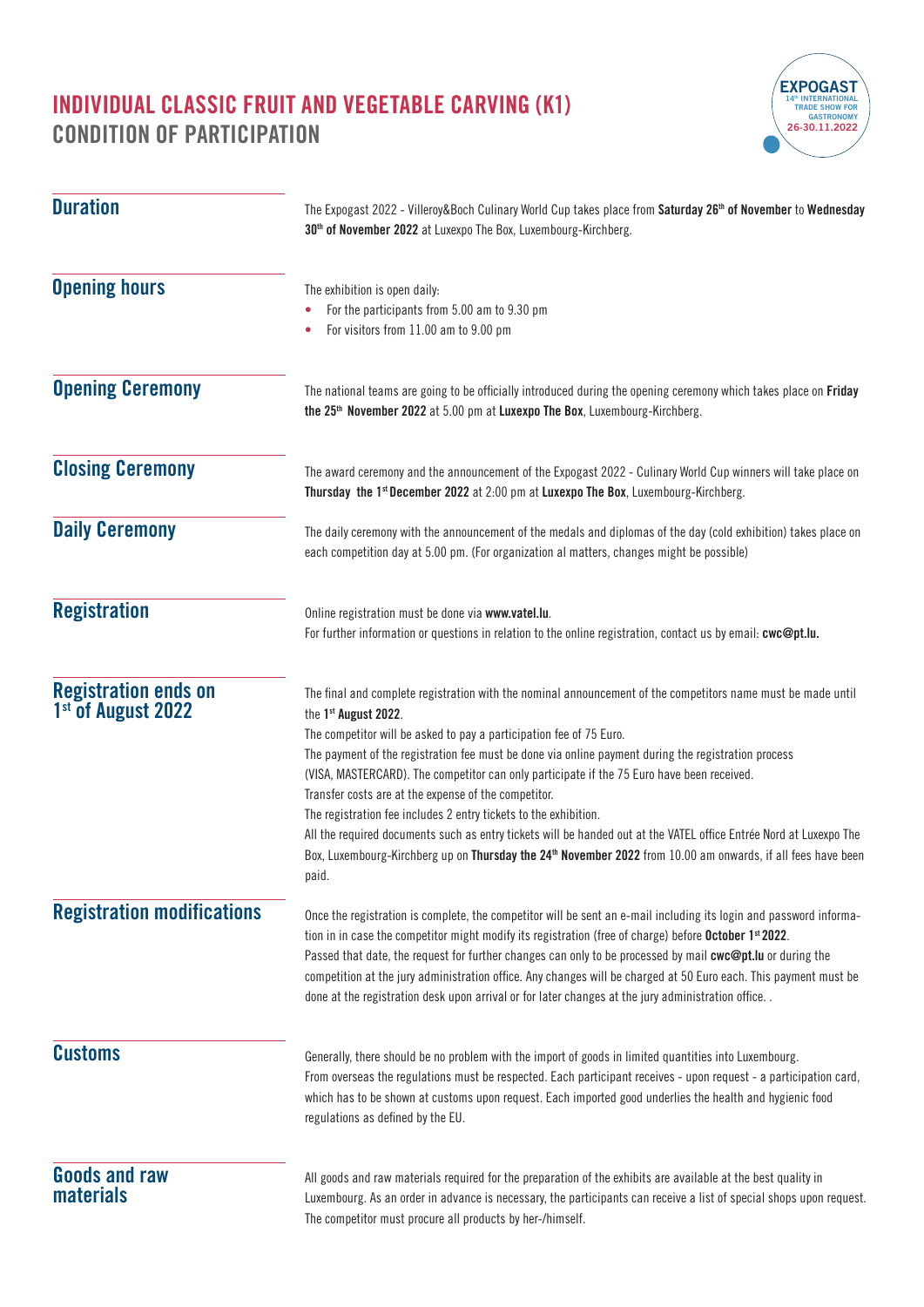

| <b>Material costs</b>                       | The cost of materials for the exhibition items and decorations are at the expense of the competitor.                                                                                                                                                          |
|---------------------------------------------|---------------------------------------------------------------------------------------------------------------------------------------------------------------------------------------------------------------------------------------------------------------|
| <b>Preparation of the</b><br>exhibits       | The competitor has to organize the workplace for the preparation of the exhibits by her/himself.                                                                                                                                                              |
|                                             | K1 - INDIVIDUAL CLASSIC FRUIT AND VEGETABLE CARVING OBJECTIVE                                                                                                                                                                                                 |
| <b>Program requirements</b>                 | Create your own banquet compositions made from your own fresh fruits and vegetables, combining various<br>products within one design.<br>List of products is unlimited.                                                                                       |
|                                             | Participants should pursue maximum balance of combination, including balance of concept and contents, colour<br>pallet and highly artistic performance of all elements of the composition accounting to specific serving conditions.                          |
| <b>Dimensions of the</b><br><b>exhibits</b> | Height minimum 60 cm and maximum 120 cm including the base<br>$\bullet$<br>Base maximum 80 cm x 80 cm x 12 cm (height)<br>٠<br>Display may extend beyond width and length of the base but cannot exceed the maximum height.<br>۰                              |
| <b>Table</b>                                | $1 \times 1.5$ m = 1.5 m <sup>2</sup> – White table top and white skirting.<br>٠<br>For safety reasons in the hall it is forbidden to dismantle the tables or to add one's own tables.<br>۰<br>1 power supply of 220 volt, 16 A is available under the table. |
| <b>Labelling</b>                            | The exhibition items have to be uniformly labelled in order to understand them correctly.<br>(Names of the finger food & the dishes)                                                                                                                          |
|                                             | Each competitor must place his table card (with participation QR code next to the exhibit.<br>Every table card that doesn't match with the given QR code on the exhibition table will not be judged.                                                          |
|                                             | The organizer has the right to remove exhibits that do not fulfil the standard requirements.                                                                                                                                                                  |
| <b>Exhibition of the</b><br>program         | The exhibits must be exhibited on time at 7.00 am.<br>Out of consideration for the visitors, the withdrawal of the exhibits is only permitted after 8.30 pm.<br>Exhibits and parts of them may only be presented once.                                        |
| <b>Judging</b>                              | International jury<br>judges are all officially recognized and approved experts<br>۰<br>the decisions of the jury are final and irrevocable                                                                                                                   |
|                                             | All exhibited items will be judged individually according to the 100 points system. No half points will be awarded.<br>Exhibits and parts of them may only be presented once.                                                                                 |
|                                             | In case of breach of the above-mentioned rules the respective competitor will be penalized with a deduction of<br>10 points obtained in his category by decree of the chairman of the jury.                                                                   |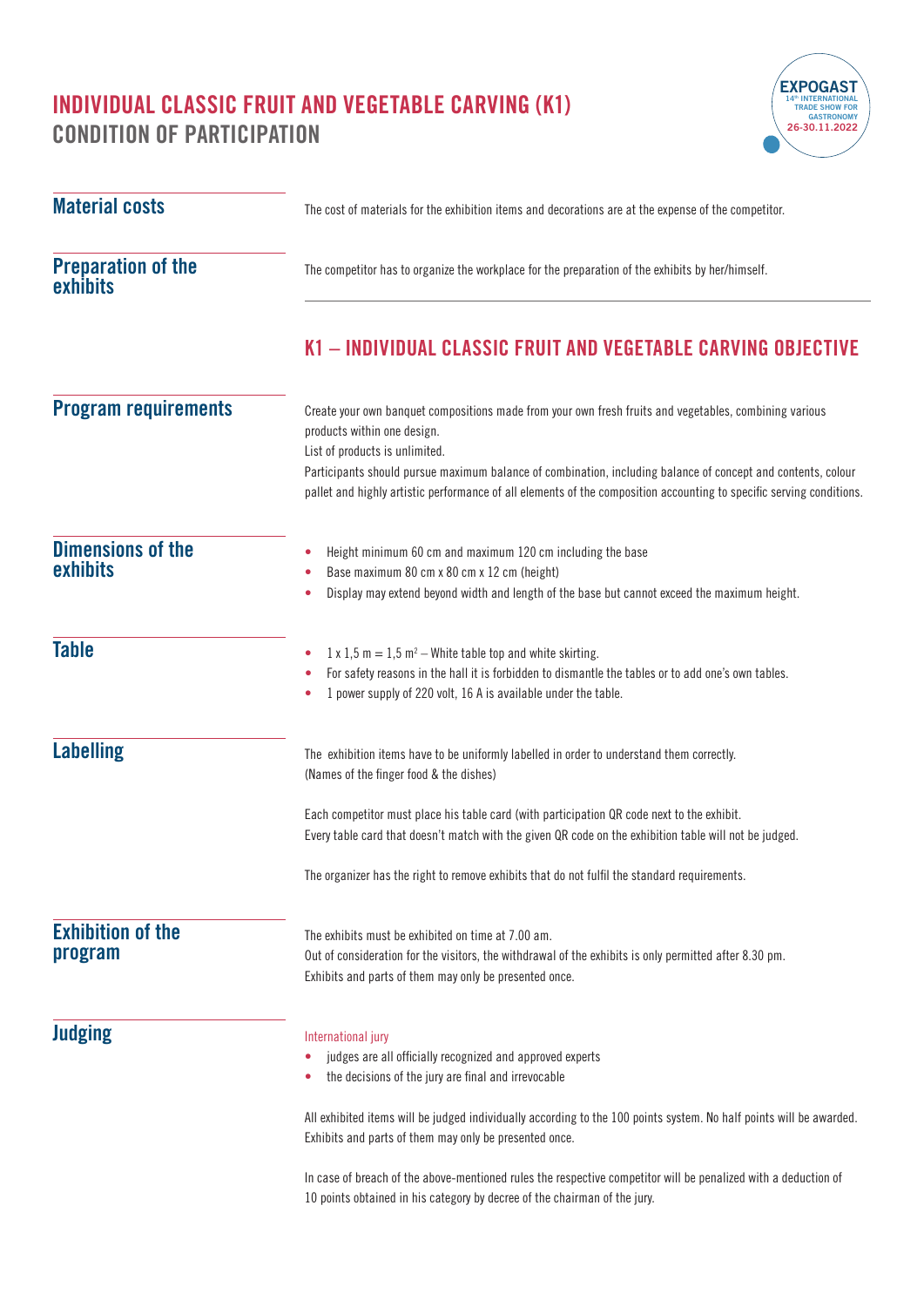

| <b>Feedback</b>                                                      | The competitor can receive feedback on the day of the competition.<br>A couple of judges will be available in the cold exhibition hall from 2 pm-3 pm.                                                                                                                                                                                                                                                                                                                                                                                                                                                                                                                                                                                                                                                                                                                                                                                                                                                                                                                                                                                                                                                                                                                                                                                         |                                                                                                                                                                                                      |  |
|----------------------------------------------------------------------|------------------------------------------------------------------------------------------------------------------------------------------------------------------------------------------------------------------------------------------------------------------------------------------------------------------------------------------------------------------------------------------------------------------------------------------------------------------------------------------------------------------------------------------------------------------------------------------------------------------------------------------------------------------------------------------------------------------------------------------------------------------------------------------------------------------------------------------------------------------------------------------------------------------------------------------------------------------------------------------------------------------------------------------------------------------------------------------------------------------------------------------------------------------------------------------------------------------------------------------------------------------------------------------------------------------------------------------------|------------------------------------------------------------------------------------------------------------------------------------------------------------------------------------------------------|--|
| <b>Individual fruit and</b><br>vegetable carving -<br>judging points | <b>Design &amp; Composition</b><br><b>Technical Skills &amp; Degree of difficulty</b><br><b>Creativity &amp; Originality</b>                                                                                                                                                                                                                                                                                                                                                                                                                                                                                                                                                                                                                                                                                                                                                                                                                                                                                                                                                                                                                                                                                                                                                                                                                   | 30 points<br>50 points<br>20 points                                                                                                                                                                  |  |
|                                                                      | <b>Total</b>                                                                                                                                                                                                                                                                                                                                                                                                                                                                                                                                                                                                                                                                                                                                                                                                                                                                                                                                                                                                                                                                                                                                                                                                                                                                                                                                   | 100 points                                                                                                                                                                                           |  |
| <b>Judging criteria</b><br><b>Design &amp; composition</b>           | Piece must be presented on time.<br>۰<br>Piece must be three dimensional and appealing from all angles.<br>۰<br>Dimensions and theme (when required) must be respected<br>٠<br>Attention to detail, finished appearance, proportion & symmetry. Piece must be presented on time.<br>۰<br>Piece must conform to the dimensions of each specific category. Piece must be three dimensional and appea-<br>۰<br>ling from all angles. Theme must be inoffensive and non-violent.<br>Theme must be cleverly interpreted, well researched and clearly understood.<br>۰<br>Display should be light, proportionate and well balanced. There must be a clear focal point.<br>۰<br>Design must be elegant, sophisticated, sober, peaceful and joyful.<br>٠<br>The choice of products, their color harmony including the peel and the core are important as well as the ability<br>۰<br>to demonstrate all of it.<br>Only food colors are allowed.<br>٠<br>The use of decorative elements such as stones, artificial flowers, ribbons, beads and similar is prohibited. Such<br>٠<br>elements can only be made of fruits or vegetables.<br>The display must be kept fresh during the whole length of the event.<br>٠                                                                                                                                      |                                                                                                                                                                                                      |  |
| <b>Technical skills &amp; degree</b><br>of difficulty                | Structural techniques, utilization and craftsmanship. Work must be precise and accurate.<br>۰<br>Cleanliness of the incision (there should not be any knife lines imprinted onto a surface already prepared).<br>۰<br>Depth of the section. Thickness of the section. Methods of incision used.<br>۰<br>The most important thing is to demonstrate knife skills. Details must be precise.<br>٠<br>If there is a 3D figure, it must be with the correct proportions.<br>Symmetry when dealing with repeated elements must be exact.<br>High relief (i.e. when carving separate forms - human, animal, vegetal, the relief should be high so the figurine<br>٠<br>is well defined and the form underlined).<br>After the basic figure is finished, the remaining part of the peel must be smoothed and clean (in case it is not<br>۰<br>removed completely already).<br>Carvings must be anatomically correct (when applicable).<br>۰<br>Elements must be properly assembled and seams must be discreet. Assembled pieces must fit perfectly.<br>۰<br>Degree of difficulty must be high.<br>۰<br>Such displays must represent many hours of planning and execution.<br>٠<br>For category K4 and K5 only, internal support such as glass, metal, plastic or wood may be used inside,<br>٠<br>however, totally invisible in finished carved items. |                                                                                                                                                                                                      |  |
| <b>Creativity &amp; originality</b>                                  | First impression, artistic impression.<br>۰<br>۰<br>successful ensemble.<br>٠<br>Innovative carving techniques and incisions should be demonstrated.<br>۰                                                                                                                                                                                                                                                                                                                                                                                                                                                                                                                                                                                                                                                                                                                                                                                                                                                                                                                                                                                                                                                                                                                                                                                      | First impression must be pleasing - how the elements of the arrangement come together to present a<br>Piece should be original and creative - unusual combinations should be aesthetically pleasing. |  |

**•** New or innovative tools should be used.